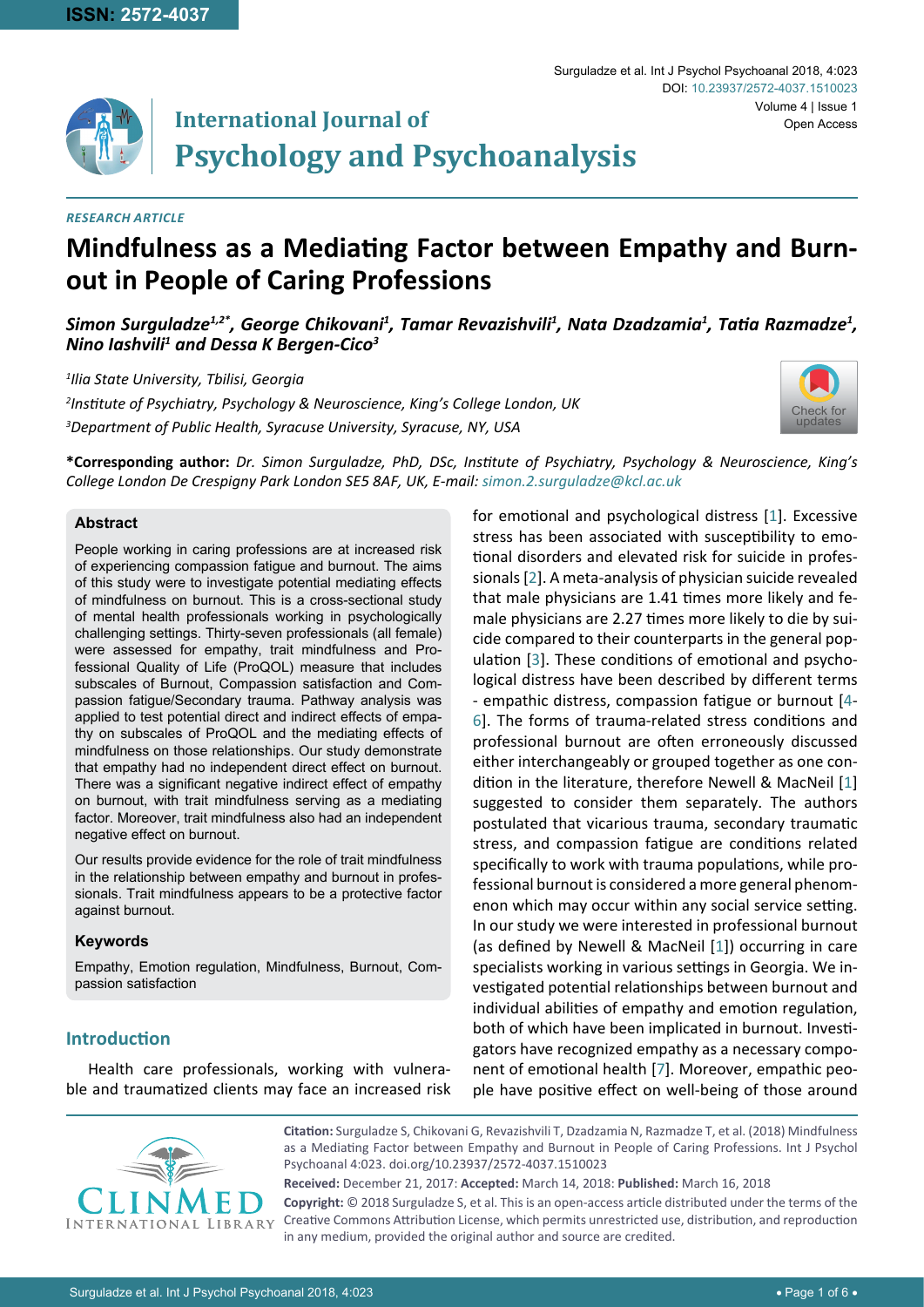them. This is especially true for people in the helping or caring professions and the carer-patient relationships. It has been shown that patients interacting with empathic health care providers have better outcomes [[8](#page-4-6),[9](#page-4-7)]. Empathy is a multidimensional construct, e. g. Decety [[10](#page-4-8)] highlighted three facets of empathy:

1) Affective empathy, i.e. ability to experience and share the emotions of others,

2) Empathic concern: Motivation to caring for another's welfare,

3) Perspective taking (or cognitive empathy), the ability to consciously put oneself into the mind of another and understand what that person is thinking or feeling.

The experience of empathy often results in concern for another and prosocial behaviour, although it also can lead to empathic over-arousal or personal distress [[11](#page-4-9)].

Other authors [[12,](#page-4-10)[13\]](#page-4-11) reported negative correlations between empathy and burnout, although due to nature of their statistical approach the direction of these association was not clear.

It has been suggested [[11](#page-4-9)] that prosocial empathetic behaviour relies not only on empathic qualities of an individual, but also on emotion regulation mechanisms. These authors highlighted the aspects of agency and self-awareness as important components of emotion regulation which are necessary to inhibit distress and allow for the self-regulated consideration of the other's situation. A related study demonstrated that the vulnerability to distress in health care professionals was specifically linked to their difficulties regulating their negative emotions [[14](#page-4-12)].

Mindfulness - related abilities and practices have been shown to be closely linked to the mechanisms of emotion regulation [\[15](#page-4-13),[16](#page-4-14)], relying heavily on aspects of agency and self-awareness. Neuroimaging studies demonstrated that mindfulness practices [[17\]](#page-4-15) as well as trait mindfulness [[18](#page-4-16)] were associated with the activity of brain regions responsible for emotion regulation.

The literature on mindfulness has been expanding for the last 10 years, however there has been little consistency in terms of terminology and interpretation of psychological processes broadly defined as mindfulness [[19](#page-4-17)]. Mindfulness-based practices such as meditation are secular contemplative practices focusing on cultivating an individual's attention and awareness of thoughts, emotions and reactions [[20](#page-4-18),[21](#page-4-19)]. Mindfulness practices have demonstrated strong effect on reducing job burnout among health care professionals and teachers [[22](#page-4-20)- [24\]](#page-4-21). Beyond the context of meditation *practice*, mindfulness could be considered as a *construct*, seen more generally as an attitude to face emotional situations with a focus on the current experience [[25\]](#page-4-22). From this perspective, mindfulness could have an emotion-regulating effect in everyday emotional situations. In this study we

employed psychometric measure of trait mindfulness that is based on the mindfulness construct. Psychometric measures of mindfulness proved instrumental for understanding the nature of mindfulness and its components and the mechanisms by which mindfulness training exerts its beneficial effects. These self-report measures of mindfulness include the Freiburg Mindfulness Inventory [\[26](#page-4-23)], the Kentucky Inventory of Mindfulness Skills [\[27](#page-4-24)], the Mindful Attention Awareness Scale [[28](#page-4-25)], the Cognitive and Affective Mindfulness Scale [\[29](#page-4-26)], Five Facet Mindfulness Questionnaire [\[30](#page-5-0)], and the Southampton Mindfulness Questionnaire [\[31](#page-5-1)].

We were interested in investigating possible relationship between empathy, trait mindfulness and burnout among individuals working in caring professions. The investigators thus far have reported that high empathy may contribute to the risk to burnout. Other studies demonstrated protective role of mindfulness against burnout. To our knowledge, there have been no studies to investigate inter-relationships between the empathy, trait mindfulness and burnout within the same population. In line with the reported role of emotion regulation as a protective process against burnout, we hypothesized that trait mindfulness will show buffering role in mediating the relationship between the empathy and burnout.

# **Method**

#### **Study participants**

The study was conducted in Tbilisi, Georgia where the psychological burden on individuals working in caring professions has been constantly high for the last 20 years, since the country gained independence from Soviet Union. Participants include social workers, psychologists and teachers working in services dealing with traumatized or disadvantaged populations in Georgia. In total there were 37 participants (all female);  $n = 8$ were working with torture survivors at the Georgian Centre for Psychosocial and Medical Rehabilitation of Torture Victims (GCRT); n = 10 worked at First Step Georgia (FSG), a non-profit organization working with children with special needs; and  $n = 20$  worked in a Tbilisi public school which cares for students with cognitive and behavioral problems. The mean age was 35.9 (*SD*, 10.1) range 23-58. All participants were White Caucasians. The Structured Clinical Interview for DSM-IV [\[32](#page-5-2)] was used to exclude any mental disorder, brain injury or substance abuse. Participants completed a written informed consent form before beginning the surveys. This study was approved by the Ilia State University research ethics review committee and has been performed in accordance with the ethical standards as laid down in the 1964 Declaration of Helsinki and its later amendments or comparable ethical standards.

# **Measures**

Empathy Quotient [[33](#page-5-3)] is a self-report questionnaire,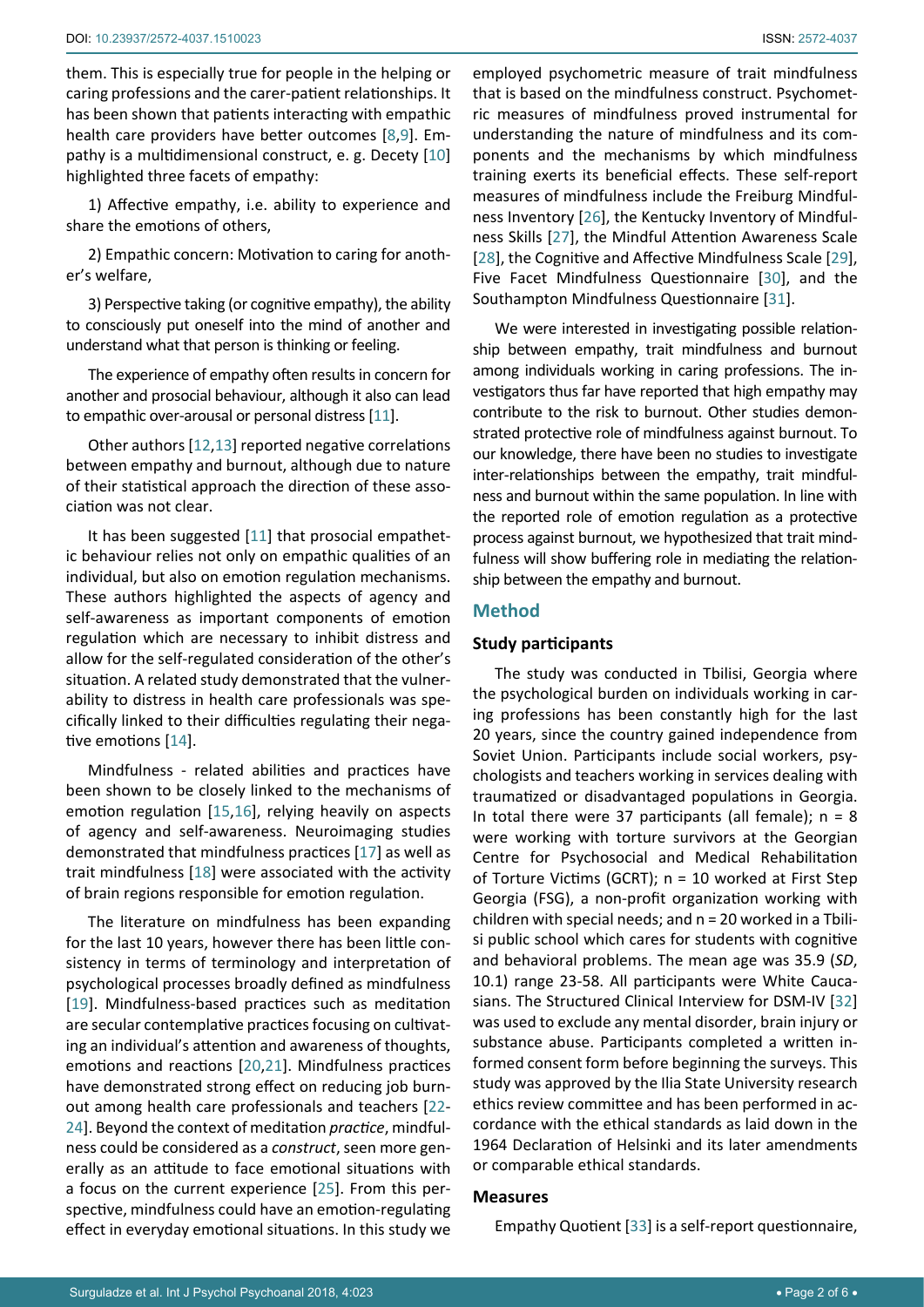for use with adults of normal intelligence. It contains 40 empathy items and 20 filler/control items. On each empathy item a person can score 0, 1 or 2 and the items are summed for a total EQ score with a potential range from a maximum score of 80 to a minimum of zero. Although the original instrument EQ does not provide for the assessment of separate aspects of empathy, the subsequent study [[34\]](#page-5-4) has demonstrated three-factor solution, based on Principal Component Analysis of the data. In particular, the factors of Cognitive empathy, Emotional reactivity and Social skills were reported. In our study, we chose to use the total score of EQ rather than separate factors, due to two reasons: a) We were interested in exploring the relationship between empathy and the emotion regulation abilities (which are outside of empathy construct); b) The sample size was not large enough to enter 4 predictors (3 empathy dimensions plus one of trait mindfulness) into regression analysis.

Mindfulness was measured with the Five Facet Mindfulness Questionnaire Short Form [[35\]](#page-5-5). The FF-MQSF evaluates trait mindfulness that has been found to be evident at varying rates among the general population. The five facets reflect various aspects of emotion regulation and are presented as five subscale measures e.g. Observing, Describing, Acting with awareness, Non-judging of inner experience, and Non-reactivity to inner experience. Our analysis was conducted using the total composite score of the five subscales.

The Professional Quality of Life [[36](#page-5-6)] is a validated measure of the negative and positive aspects of helping others who experience suffering and trauma. The Pro-QOL has three discrete subscales for Compassion Satisfaction (CS), Burnout (BO), and Compassion fatigue/ Secondary trauma (CT). Each scale is psychometrically unique and cannot be combined with the other scores.

# **Analytic strategy**

We used bootstrapping with 1,000 resampling methodology to account for the small sample size in each step of our analysis. Our analyses consisted of three steps - first we conducted a zero-order correlation between each of the variables for the psychometric measures described above. We then proceeded to conduct linear regression, and finally - Structural Equation Modelling (SEM) with path analysis to examine direct and indirect effects using AMOS for SPSS.

In defining our sample size, we followed guidelines [[37\]](#page-5-7) that recommended to have 10-15 participants per regression predictor. Having chosen 2 predictors, the minimal sample size would be 30 participants. Another guide for sample size [\[38](#page-5-8)] recommends that if the expected effect size in regression analysis is large (0.35), in order to achieve power of 0.8 with 2 predictors the sample size should be around 40. Thus, we were confident that the sample size from 30-40 would provide for valid data, if the usual assumptions for regression analysis are met.

<span id="page-2-0"></span>**Table 1:** Trait mindfulness, empathy and burnout dimensions scores.

|     | <b>Measure</b> | Score | <b>Standard</b><br><b>Deviation</b> |
|-----|----------------|-------|-------------------------------------|
| 1.  | <b>FFMQSF</b>  | 82.7  | 8.5                                 |
| 2.  | Empathy EQ     | 49.2  | 8.0                                 |
| ΙЗ. | ProQOL BO      | 22.2  | 5.3                                 |
| 4.  | ProQOL CS      | 39.3  | 5.8                                 |
| 5.  | ProQOL CT      | 26.3  | 5.3                                 |

<span id="page-2-1"></span>

| <b>Table 2:</b> Correlations between Empathy, Mindfulness and Pro- |  |
|--------------------------------------------------------------------|--|
| fessional Quality of Life measures.                                |  |

|                  | Empathy FFMQSF ProQOL ProQOL ProQOL<br>EQ | <b>Total</b>          | <b>CS</b>           | <b>BO</b>             | СT         |
|------------------|-------------------------------------------|-----------------------|---------------------|-----------------------|------------|
| Empathy $EQ$ 1   |                                           | $0.41^*$              | $0.38^*$            | $-0.40^{\circ}$       | 0.01       |
| FFMQSF           | $0.41$ <sup>*</sup>                       |                       | $0.41$ <sup>*</sup> | $-0.47$ <sup>**</sup> | $-0.21$    |
| ProQOL CS 0.38*  |                                           | $0.41^*$              | 1                   | $-0.58"$              | 0.08       |
| ProQOL BO -0.40* |                                           | $-0.47$ <sup>**</sup> | $-0.58"$            | 1                     | $0.36^{*}$ |
| ProQOL CT 0.01   |                                           | $-0.21$               | 0.08                | $0.36^*$              | 1          |

'Correlation is significant at the 0.05 level (2-tailed); "Correlation is significant at the 0.01 level (2-tailed).

#### **Results**

The mean and standard deviations for each of the measurements are presented in [Table 1](#page-2-0).

They include Five Facet Mindfulness Questionnaire Short form (FFMQSF), the Empathy Quotient Compassion satisfaction (CS) scale, the Professional Quality of Life (ProQOL) Compassion satisfaction (CS), ProQOL Burnout (BO), and ProQOL Compassion fatigue/Secondary trauma (CT) subscales.

#### **Correlational analysis**

There were significant correlations between empathy (EQ), mindfulness (FFMQSF), burnout (BO) and the compassion satisfaction (CS) sub-scales of the ProQOL. There were no significant correlations between the Compassion fatigue/Secondary trauma subscale (CT) and the variables of interest (EQ and FFMQSF), therefore, the CT scale was omitted from further analysis. The results of the correlation analysis are presented in [Table 2](#page-2-1).

#### **Linear regression analysis**

Our second step in the analysis consisted of linear regression in which we tested two models. In the first model we entered BO as the dependent variable and EQ and FFMQSF measures as the independent variables. The overall model fit for model 1 was significant F(2)  $= 6.3; p = 0.005; R<sup>2</sup> = 0.27.$  In this model burnout was significantly predicted by FFMQSF (*β* = -0.36; *p* = 0.03) but not by EQ ( $\beta$  = -0.25;  $p$  = 0.12). Importantly, there was no multicollinearity between predictors. We conducted linear regression analysis with a second model using CS as the dependent variable with EQ and FFMQSF as independent variables. However, this model did not show significant effect for either independent variable on compassion satisfaction - effect of FFMQSF: *β* = 0.3;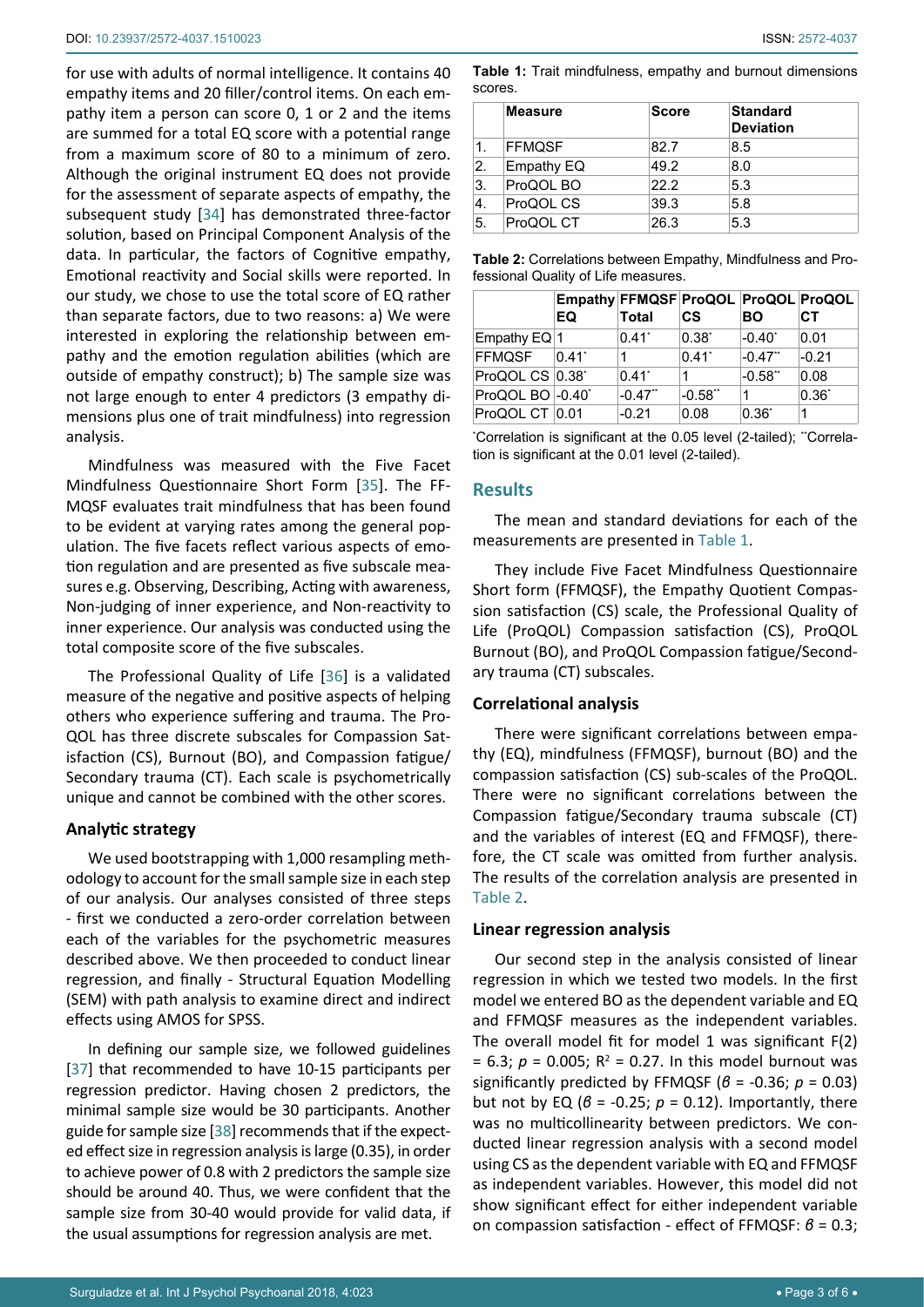*p* = 0.08; effect of EQ: *β* = -0.26; *p* = 0.12. Therefore, subsequent SEM analyses were only performed examining the relationships between EQ, FFMQSF and BO variables.

#### **Structural equation modelling**

The final step in our analysis consisted of structural equation modeling (SEM) with mediation analysis to examine the potential mediating effects of mindfulness on relationship between empathy and burnout. The SEM analysis used burnout BO scale as the dependent variable while EQ and FFMSQ measures were the independent variables.

The standardized direct (unmediated) effect of EQ on BO is -0.26. This is in addition to any indirect (mediated) effect that EQ may have on BO. This effect was not statistically significant (*p* = 0.10). The standardized indirect (mediated) effect of EQ on BO was -0.15. That is, due to the indirect (mediated) effect of EQ on BO, when EQ increases by one standard deviation, BO decreases by 0.15 standard deviations. This is in addition to any direct (unmediated) effect that EQ may have on BO. This effect was statistically significant (*p* = 0.011). The standardized total (direct and indirect) effect of EQ on BO is -0.404. This effect was statistically significant (*p*  = 0.008). The standardized direct (unmediated) effect of EQ on FFMQSF was 0.41. This effect was statistically significant (*p* = 0.006). The standardized direct effect of FF-MQSF on BO was -0.30. This effect was statistically significant ( $p = 0.02$ ). The mediating effects of mindfulness is illustrated in [Figure 1.](#page-3-0) In summary, the path analysis demonstrated the mediating role of mindfulness on the relationship between the ProQOL subscales of burnout and empathy.

# **Discussion**

Our study aimed at exploring role of empathy and trait mindfulness in predisposing to or preventing from burnout in people of caring professions. We demonstrated that trait mindfulness had a mediating effect on the relationship between empathy and burnout. In particular, we found an indirect negative effect of em-

<span id="page-3-0"></span>

\* p < 0.05; \*\*p < 0.01.

pathy on burnout through the mediating variable of trait mindfulness (FFMQSF) whereby trait mindfulness augments the effect of empathy on burnout. Importantly, we could not detect any direct independent effect of empathy on burnout in the linear regression analysis which was also confirmed by path analysis. On the other hand, we observed direct negative effect of trait mindfulness on burnout. Thus, it appears that trait mindfulness has both mediating and direct effects on burnout. To further clarify the potential mechanisms of how trait mindfulness may be involved in (prevention of) burnout we performed post-hoc correlational analysis for each FFMQSF dimension vs. empathy and ProQOL. The only statistically significant correlations were between the *Acting with awareness* dimension of FFMQSF on the one hand, and the measures of Compassion satisfaction  $(r = 0.45, p = 0.005)$  and Burnout  $(r = -0.56; p < 0.001)$ . This is very much in line with the conceptualization of self-awareness as an important component of emotion regulation which is necessary for inhibition of distress and support of prosocial behavior [[11\]](#page-4-9).

There is evidence to support the positive and protective effect of mindfulness in preventing burnout. A study by Krasner, et al. [\[23](#page-4-27)] found that training in mindful communication reduced psychological distress and burnout while also increasing empathy among healthcare providers. Mindfulness-based practices, such as mindful meditation and yoga, have proven to be valuable practices which foster emotion regulation, reduce anxiety, and decrease traumatic stress [\[15](#page-4-13),[39](#page-5-9),[40](#page-5-10)]. Our study provides direct evidence of the mediating role of trait mindfulness on burnout. This may inform the professionals in their everyday practice as well as in developing their training programs.

### **Limitations**

Our participant group is small which potentially could lead to type I error. We have applied bootstrapping procedure to account for the small study sample. Another limitation is that all our participants were female. There was one male participant in the original sample, however we removed him from the final analysis to establish a homogenous group of participants. The analysis was run with and without the single male participant and the analyses that included the male participant did not differ from those presented above. We acknowledge that our results may not be easily generalizable, however our sample composition reflects the true picture of the gender distribution amongst the people of caring professions in Georgia.

#### **Conclusions**

The results of our study are in line with proposals of beneficial/protective role of empathy and mindfulness against empathic stress or burnout. Although previous studies explored separate effects of empathy or mindfulness on burnout, to our knowledge this is the first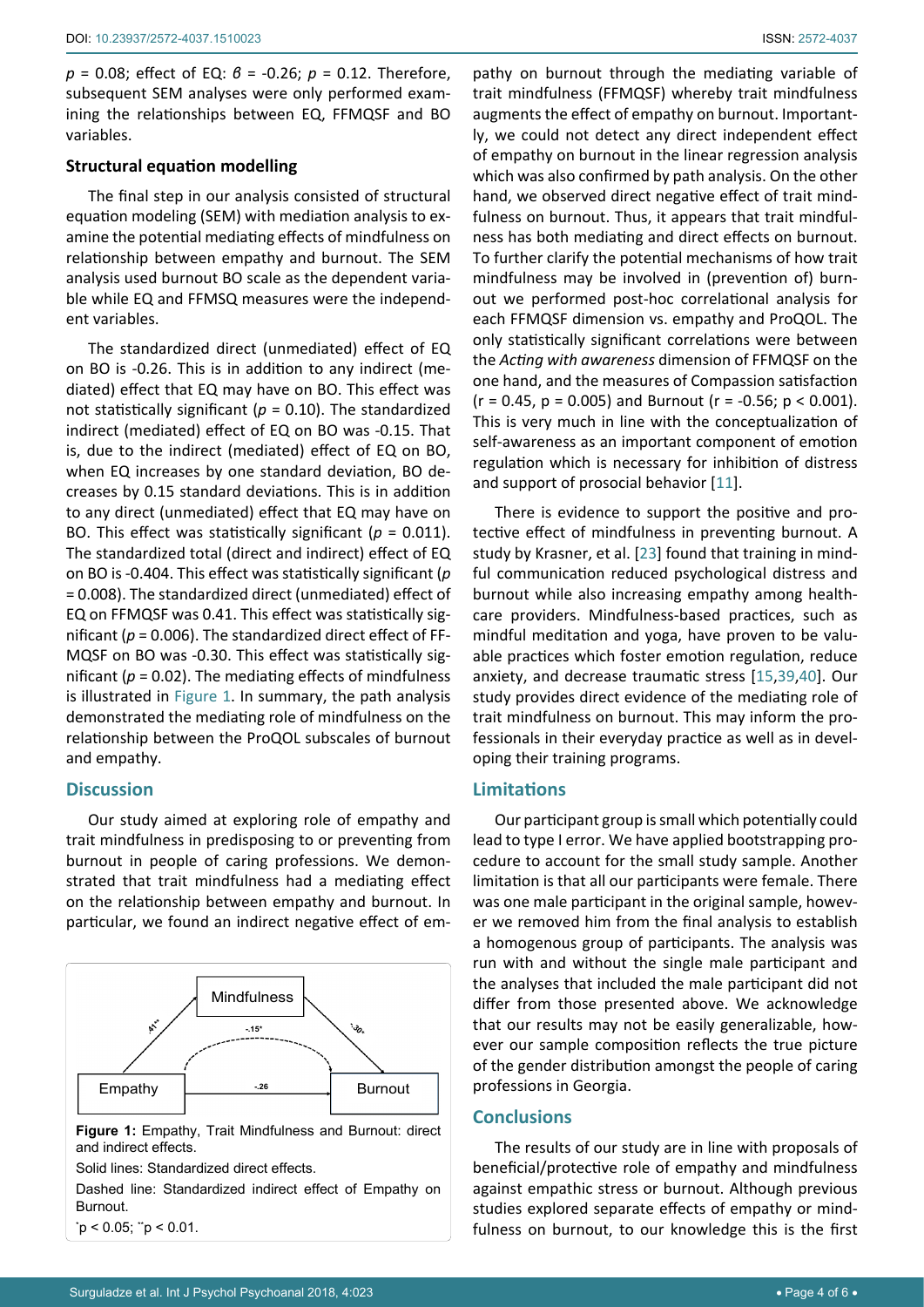study to directly examine the relationships between these three factors in the same cohort of professionals. We demonstrated that potential burnout could be (negatively) predicted not by the empathy per se, but rather by the joint effect of the empathy and trait mindfulness. Thus, the previous findings of direct association between empathy and burnout may need to be re-considered in light of potentially hidden or unexplored effect of mindful emotional regulation. We also demonstrated a strong negative effect of trait mindfulness on burnout. These findings may help to inform the health and care professionals in developing training programs geared at prevention of empathic distress. We believe that cultivating the abilities of mindfulness will strengthen their resilience to stress and maintain empathy.

# **Funding Details**

Dessa Bergen-Cico was supported by a Fulbright Scholarship from the U.S. Department of State.

# **Acknowledgement**

We thank Dr N. Makhashvili for her guidance and advice regarding burnout measure.

# **Disclosure Statement**

The authors report no conflicts of interest.

#### **References**

- <span id="page-4-0"></span>1. [Newell JM, MacNeil GA \(2010\) Professional burnout, vicar](http://psycnet.apa.org/record/2010-23187-006)[ious trauma, secondary traumatic stress, and compassion](http://psycnet.apa.org/record/2010-23187-006)  [fatigue. Best Practices in Mental Health 6: 57-68.](http://psycnet.apa.org/record/2010-23187-006)
- <span id="page-4-1"></span>2. [McCray LW, Cronholm PF, Bogner HR, Gallo JJ, Neill RA](http://www.ncbi.nlm.nih.gov/pubmed/)  [\(2008\) Resident physician burnout: is there hope? Fam](http://www.ncbi.nlm.nih.gov/pubmed/)  [Med 40: 626-632.](http://www.ncbi.nlm.nih.gov/pubmed/)
- <span id="page-4-2"></span>3. [Schernhammer ES, Colditz GA \(2004\) Suicide rates among](https://www.ncbi.nlm.nih.gov/pubmed/15569903)  [physicians: a quantitative and gender assessment \(me](https://www.ncbi.nlm.nih.gov/pubmed/15569903)[ta-analysis\). Am J Psychiatry 161: 2295-2302.](https://www.ncbi.nlm.nih.gov/pubmed/15569903)
- <span id="page-4-3"></span>4. [Batson CD, Fultz J, Schoenrade PA \(1987\) Distress and](https://www.ncbi.nlm.nih.gov/pubmed/3572705)  [empathy: two qualitatively distinct vicarious emotions with](https://www.ncbi.nlm.nih.gov/pubmed/3572705)  [different motivational consequences. J Pers 55: 19-39.](https://www.ncbi.nlm.nih.gov/pubmed/3572705)
- 5. [Eisenberg N, Fabes RA, Miller PA, Fultz J, Shell R, et](https://www.ncbi.nlm.nih.gov/pubmed/2754604)  [al. \(1989\) Relation of sympathy and personal distress to](https://www.ncbi.nlm.nih.gov/pubmed/2754604)  [pro-social behaviour - A multimethod study. J Pers Soc](https://www.ncbi.nlm.nih.gov/pubmed/2754604)  [Psychol 57: 55-66.](https://www.ncbi.nlm.nih.gov/pubmed/2754604)
- <span id="page-4-4"></span>6. [Gleichgerrcht E, Decety J \(2012\) The costs of empathy](http://mitpress.universitypressscholarship.com/view/10.7551/mitpress/9780262016612.001.0001/upso-9780262016612-chapter-14)  [among health professionals. In: J Decety, Empathy: From](http://mitpress.universitypressscholarship.com/view/10.7551/mitpress/9780262016612.001.0001/upso-9780262016612-chapter-14)  [Bench to Bedside. Cambridge: MIT Press, 245-261.](http://mitpress.universitypressscholarship.com/view/10.7551/mitpress/9780262016612.001.0001/upso-9780262016612-chapter-14)
- <span id="page-4-5"></span>7. [Zahn-Waxler C, Klimes-Dougan B, Slattery MJ \(2000\) Inter](https://www.ncbi.nlm.nih.gov/pubmed/11014747)[nalizing problems of childhood and adolescence: Prospects,](https://www.ncbi.nlm.nih.gov/pubmed/11014747)  [pitfalls, and progress in understanding the development of](https://www.ncbi.nlm.nih.gov/pubmed/11014747)  [anxiety and depression. Dev Psychopathol 12: 443-466.](https://www.ncbi.nlm.nih.gov/pubmed/11014747)
- <span id="page-4-6"></span>8. [Di Blasi Z, Harkness E, Ernst E, Georgiou A, Kleijnen J](https://www.ncbi.nlm.nih.gov/pubmed/11253970)  [\(2001\) Influence of context effects on health outcomes: a](https://www.ncbi.nlm.nih.gov/pubmed/11253970)  [systematic review. Lancet 357: 757-762.](https://www.ncbi.nlm.nih.gov/pubmed/11253970)
- <span id="page-4-7"></span>9. [Van Dulmen AM, Bensing JM \(2002\) Health promotion ef](https://www.tandfonline.com/doi/abs/10.1080/13548500220139421)[fects of the physician-patient encounter. Psychol Health](https://www.tandfonline.com/doi/abs/10.1080/13548500220139421)  [Med 7: 289-300.](https://www.tandfonline.com/doi/abs/10.1080/13548500220139421)
- <span id="page-4-8"></span>10. [Decety J \(2015\) The neural pathways, development and](https://www.sciencedirect.com/science/article/pii/S2352154614000321)  [functions of empathy. Curr Opin Behav Sci 3: 1-6.](https://www.sciencedirect.com/science/article/pii/S2352154614000321)
- <span id="page-4-9"></span>11. [Decety J, Lamm C \(2006\) Human empathy through the lens](https://www.ncbi.nlm.nih.gov/pubmed/16998603)  [of social neuroscience. Scientific World Journal 6: 1146-](https://www.ncbi.nlm.nih.gov/pubmed/16998603) [1163.](https://www.ncbi.nlm.nih.gov/pubmed/16998603)
- <span id="page-4-10"></span>12. [Zenasni F, Boujut E, du Vaure B, Catu-Pinault A, Tavani](http://www.ijpcm.org/index.php/IJPCM/article/view/295)  [J, et al. \(2012\) Development of a French-language version](http://www.ijpcm.org/index.php/IJPCM/article/view/295)  [of the Jefferson Scale of Physician Empathy and associa](http://www.ijpcm.org/index.php/IJPCM/article/view/295)[tion with practice characteristics and burnout in a sample](http://www.ijpcm.org/index.php/IJPCM/article/view/295)  [of General Practitioners. Int J Pers Cent Med 2: 759-766.](http://www.ijpcm.org/index.php/IJPCM/article/view/295)
- <span id="page-4-11"></span>13. [Hojat M, Vergare M, Isenberg G, Cohen M, Spandorfer J](https://www.ncbi.nlm.nih.gov/pubmed/25633650)  [\(2015\) Underlying construct of empathy, optimism, and](https://www.ncbi.nlm.nih.gov/pubmed/25633650)  [burnout in medical students. Int J Med Educ 6: 12-15.](https://www.ncbi.nlm.nih.gov/pubmed/25633650)
- <span id="page-4-12"></span>14. [Decety J, Smith KE, Norman GJ, Halpern J \(2014\) A social](https://www.ncbi.nlm.nih.gov/pubmed/25273287)  [neuroscience perspective on clinical empathy. World Psy](https://www.ncbi.nlm.nih.gov/pubmed/25273287)[chiatry 13: 233-237.](https://www.ncbi.nlm.nih.gov/pubmed/25273287)
- <span id="page-4-13"></span>15. [Chambers R, Gullone E, Allen NB \(2009\) Mindful emotion](https://www.ncbi.nlm.nih.gov/pubmed/19632752)  [regulation: An integrative review. Clin Psychol Rev 29: 560-](https://www.ncbi.nlm.nih.gov/pubmed/19632752) [572.](https://www.ncbi.nlm.nih.gov/pubmed/19632752)
- <span id="page-4-14"></span>16. [Roemer L, Williston SK, Rollins LG \(2015\) Mindfulness and](https://www.sciencedirect.com/science/article/pii/S2352250X15000974)  [emotion regulation. Curr Opin Psychol 3: 52-57.](https://www.sciencedirect.com/science/article/pii/S2352250X15000974)
- <span id="page-4-15"></span>17. [Engen HG, Bernhardt BC, Skottnik L, Ricard M, Singer](https://www.ncbi.nlm.nih.gov/pubmed/28842274)  [T \(2017\) Structural changes in socio-affective networks:](https://www.ncbi.nlm.nih.gov/pubmed/28842274)  [Multi-modal MRI findings in long-term meditation practi](https://www.ncbi.nlm.nih.gov/pubmed/28842274)[tioners. Neuropsychologia.](https://www.ncbi.nlm.nih.gov/pubmed/28842274)
- <span id="page-4-16"></span>18. [Lutz J, Herwig U, Opialla S, Hittmeyer A, Jäncke L, et al.](https://www.ncbi.nlm.nih.gov/pubmed/23563850)  [\(2014\) Mindfulness and emotion regulation-an fMRI study.](https://www.ncbi.nlm.nih.gov/pubmed/23563850)  [Soc Cogn Affect Neurosci 9: 776-785.](https://www.ncbi.nlm.nih.gov/pubmed/23563850)
- <span id="page-4-17"></span>19. [Van Dam NT, van Vugt MK, Vago DR, Schmalzl L, Saron](https://www.ncbi.nlm.nih.gov/pubmed/29016274)  [CD, et al. \(2017\) Mind the Hype: A Critical Evaluation and](https://www.ncbi.nlm.nih.gov/pubmed/29016274)  [Prescriptive Agenda for Research on Mindfulness and](https://www.ncbi.nlm.nih.gov/pubmed/29016274)  [Meditation. Perspect Psychol Sci 13: 36-61.](https://www.ncbi.nlm.nih.gov/pubmed/29016274)
- <span id="page-4-18"></span>20. Kabat-Zinn J (1990) Full Catastrophe Living: Using the Wisdom of Your Body and Mind to Face Stress, Pain, and Illness. Bantam Dell, New York.
- <span id="page-4-19"></span>21. [Epstein RM \(1999\) Mindful practice. JAMA 282: 833-839.](https://www.ncbi.nlm.nih.gov/pubmed/10478689)
- <span id="page-4-20"></span>22. [Birnie K, Speca M, Carlson LE \(2010\) Exploring Self-com](http://self-compassion.org/wp-content/uploads/publications/MBSR-Exploring_self-compassion_empathy_in_the_context_of_mindfulness_based_stress_reduction.pdf)[passion and Empathy in the Context of Mindfulness-based](http://self-compassion.org/wp-content/uploads/publications/MBSR-Exploring_self-compassion_empathy_in_the_context_of_mindfulness_based_stress_reduction.pdf)  [Stress Reduction \(MBSR\). Stress and Health 26: 359-371.](http://self-compassion.org/wp-content/uploads/publications/MBSR-Exploring_self-compassion_empathy_in_the_context_of_mindfulness_based_stress_reduction.pdf)
- <span id="page-4-27"></span>23. [Krasner MS, Epstein RM, Beckman H, Suchman AL, Chap](https://www.ncbi.nlm.nih.gov/pubmed/19773563)[man B, et al. \(2009\) Association of an educational program in](https://www.ncbi.nlm.nih.gov/pubmed/19773563)  [mindful communication with burnout, empathy, and attitudes](https://www.ncbi.nlm.nih.gov/pubmed/19773563)  [among primary care physicians. JAMA 302: 1284-1293.](https://www.ncbi.nlm.nih.gov/pubmed/19773563)
- <span id="page-4-21"></span>24. [Luken M, Sammons A \(2016\) Systematic Review of Mind](https://www.ncbi.nlm.nih.gov/pubmed/26943107)[fulness Practice for Reducing Job Burnout. Am J Occup](https://www.ncbi.nlm.nih.gov/pubmed/26943107)  [Ther 70: 7002250020p1-7002250020p10.](https://www.ncbi.nlm.nih.gov/pubmed/26943107)
- <span id="page-4-22"></span>25. [Bishop SR, Lau M, Shapiro S, Carlson L, Anderson ND, et](http://onlinelibrary.wiley.com/doi/10.1093/clipsy.bph077/abstract)  [al. \(2004\) Mindfulness: A Proposed Operational Definition.](http://onlinelibrary.wiley.com/doi/10.1093/clipsy.bph077/abstract)  [Clin Psychol Sci Prac 11: 230-241.](http://onlinelibrary.wiley.com/doi/10.1093/clipsy.bph077/abstract)
- <span id="page-4-23"></span>26. [N Buchheld, P Grossman, H Walach \(2001\) Measuring](http://profiles.wizfolio.com/YaowaratMatchim/publications/5253/51254/)  [mindfulness in insight meditation \(vipassana\) and med](http://profiles.wizfolio.com/YaowaratMatchim/publications/5253/51254/)[itation-based psychotherapy: The development of the](http://profiles.wizfolio.com/YaowaratMatchim/publications/5253/51254/)  [Freiburg Mindfulness Inventory \(FMI\). JMMR 1: 11-34.](http://profiles.wizfolio.com/YaowaratMatchim/publications/5253/51254/)
- <span id="page-4-24"></span>27. [Baer RA, Smith GT, Allen KB \(2004\) Assessment of mind](https://www.ncbi.nlm.nih.gov/pubmed/15358875)[fulness by self-report: the Kentucky inventory of mindful](https://www.ncbi.nlm.nih.gov/pubmed/15358875)[ness skills. Assessment 11: 191-206.](https://www.ncbi.nlm.nih.gov/pubmed/15358875)
- <span id="page-4-25"></span>28. [Brown KW, Ryan RM \(2003\) The benefits of being present:](https://www.ncbi.nlm.nih.gov/pubmed/12703651)  [mindfulness and its role in psychological well-being. J Pers](https://www.ncbi.nlm.nih.gov/pubmed/12703651)  [Soc Psychol 84: 822-848.](https://www.ncbi.nlm.nih.gov/pubmed/12703651)
- <span id="page-4-26"></span>29. [Hayes AM, Feldman G \(2004\) Clarifying the Construct of](http://onlinelibrary.wiley.com/doi/10.1093/clipsy.bph080/abstract)  [Mindfulness in the Context of Emotion Regulation and the](http://onlinelibrary.wiley.com/doi/10.1093/clipsy.bph080/abstract)  [Process of Change in Therapy. Clin Psychol Sci Prac 11:](http://onlinelibrary.wiley.com/doi/10.1093/clipsy.bph080/abstract)  [255-262.](http://onlinelibrary.wiley.com/doi/10.1093/clipsy.bph080/abstract)